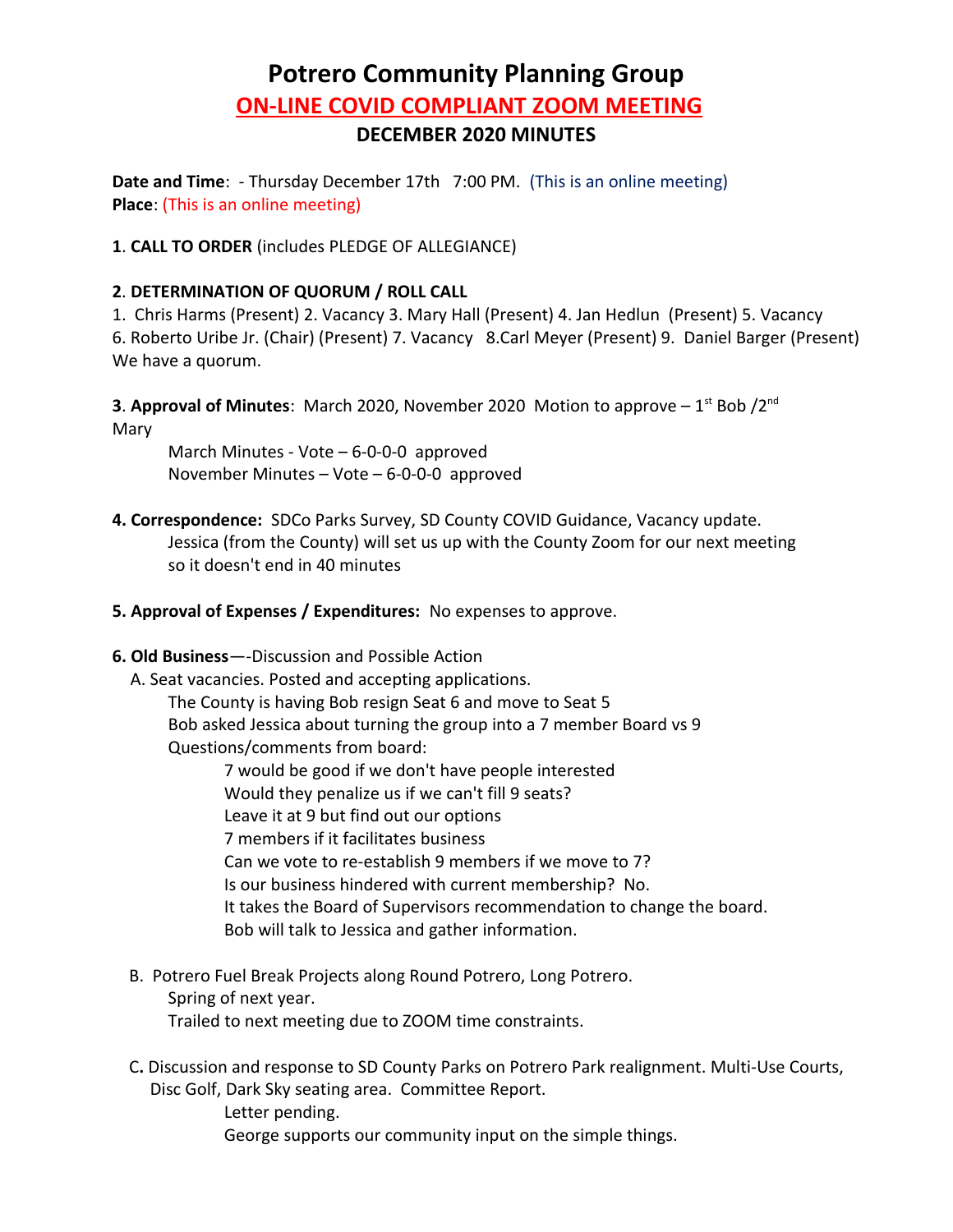D. Potrero Road Improvements, Potrero Valley Rd. Report Sent an email to Head of Roads for information on school rumble strip Asked for information on who to ask about signs Asked at what point does a driveway become a road? No response as of this date. Add Emery Road sign to list.

- F. Cell Tower process and progress. Report No update at this time.
- **7. New Business**—Discussion and Possible Action  **A.** Dark Sky, Ongoing, Report No update at this time.
	- B. Code Compliance, Issues and Report (E-Guest) Bob spoke with code compliance Mark Johnson will join our January 2021 meeting Have questions ready or send them via email prior to the meeting
	- C. Required Training Trailed to next month due to ZOOM time constraints
	- D. Rumble Strips, school zone. Information requested of the Head of Roads – no response
	- E. Election requirements for board. Reaffirmation

Chris wants to stay on the Board Motion has been made to recommend Chris continue as member of the Planning Group

Jan 1st / Mary 2nd 5 yes – 1 abstain

## **8. PUBLIC FORUM-**OPPORTUNITY FOR THE PUBLIC TO ADDRESS THE BOARD ON TOPICS

 PERTAINING TO PLANNING AND LAND USE WHICH DOES NOT APPEAR ELSEWHERE ON THIS AGENDA. Note that due to the COVID Pandemic, this meeting is an online meeting. **For information on access to the e-meeting, please call any member or the chair of the Potrero Community Planning Group, 619-884-0832. This is a time limited meeting**.

Question – why can't we meet in the parking lot or at the community center for

our PCPG meeting?

All County meetings are non-contact ZOOM meetings Stay-at-home ONLY

Meals need to be picked up for seniors – Mary Hall volunteered.

## **9. Announcement of Next Meeting:** Tentative 14 Jan. 2021 **10. Adjournment**

*Disclaimer Language included as directed by San Diego County PDS:*